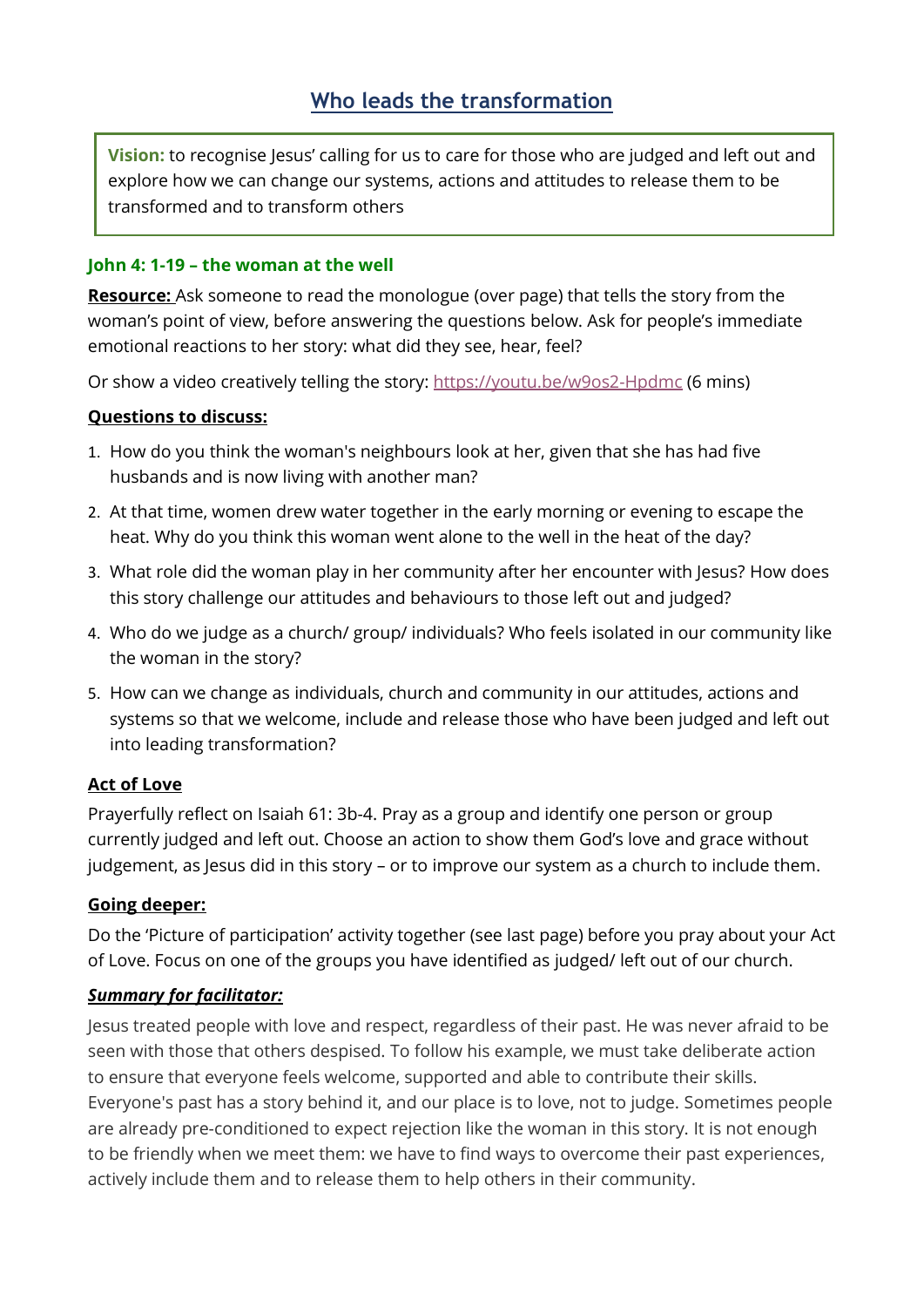### *Monologue*

*"I wait behind closed shutters until the sun is at its highest point. Then I cautiously slip out into the sweltering noon heat. I am dripping with sweat in seconds. But as I glance round, I see that my timing has served its purpose. No one is around. No one to sneer, to cast knowing glances at me and whisper something to a friend. No one to make lewd comments as if I am now anyone's property.* 

*Yesterday I had to face the ordeal of the market, to do the weekly shopping, and I heard mutters on every side: "5 husbands!" "5, plus the man she is with now…unmarried they say!" "I met him the other day, nice man…shame he's stuck with someone like her…" and so on. Every sentence like a lash on my back… The woman who handed me the fruit I was buying drew her hand out quickly, as if I might contaminate her. Another woman pulled her daughter away. But the pain of their judgement sinks to insignificance when I think of that day that started it all…that horrific day…To lose my dear husband would have been terrible, but to be robbed as well of my beautiful baby in one accident, my two reasons for living… it's unbearable. I try to numb it with any entertainment that I can find, any man that offers me protection, some sort of security…but my grief corrodes my insides, toxic to any relationship that comes close.* 

*I hurry on to the well, my steps haunted by the whispers of the town. People that do not even try to understand me. I do not notice the man until it is too late…I stop short. Why is he here? There's never anyone at this time of day! What can he be doing? I look at him more closely and notice and he is not from our town. In fact, he's a Jew! Relief washes over me. He does not know who I am and so cannot judge me. And as a Jewish man, he would NEVER talk to a Samaritan woman. Feeling safe, I lower my bucket gently…*

*"Will you give me a drink?" I start up, shocked. Who is he speaking to? But there is no one else around… Somehow, he is talking to me!*

*Our conversation slips by, surreal. He knows EVERYTHING about me, my entire situation. But he doesn't lecture me. I don't see the flash of judgement that I have grown so used to. He seems to look beyond that, to see me, to want to speak to me. He promises me living water so that I will never be thirsty again. I don't get what he means at first, but later, I think I begin to understand. This terrible yearning for something to give my life meaning again has vanished. My grief and pain are still very real, but somehow every memory is infused with hope. Strangely, this man's acceptance has changed everything. He knew all my worst secrets. Yet he still broke social and cultural laws to speak to me, he put his own reputation on the line. He made more sacrifices for me in that one conversation than anyone has ever made for me before.* 

*He tells me he is the Messiah… the one who has been promised. Suddenly, nothing else matters to me except that others in my town share my joy. Nothing they can say can hurt me. I have found something infinitely more precious! So I call them all to come and meet this Messiah, the one with living water that satisfies forever."*